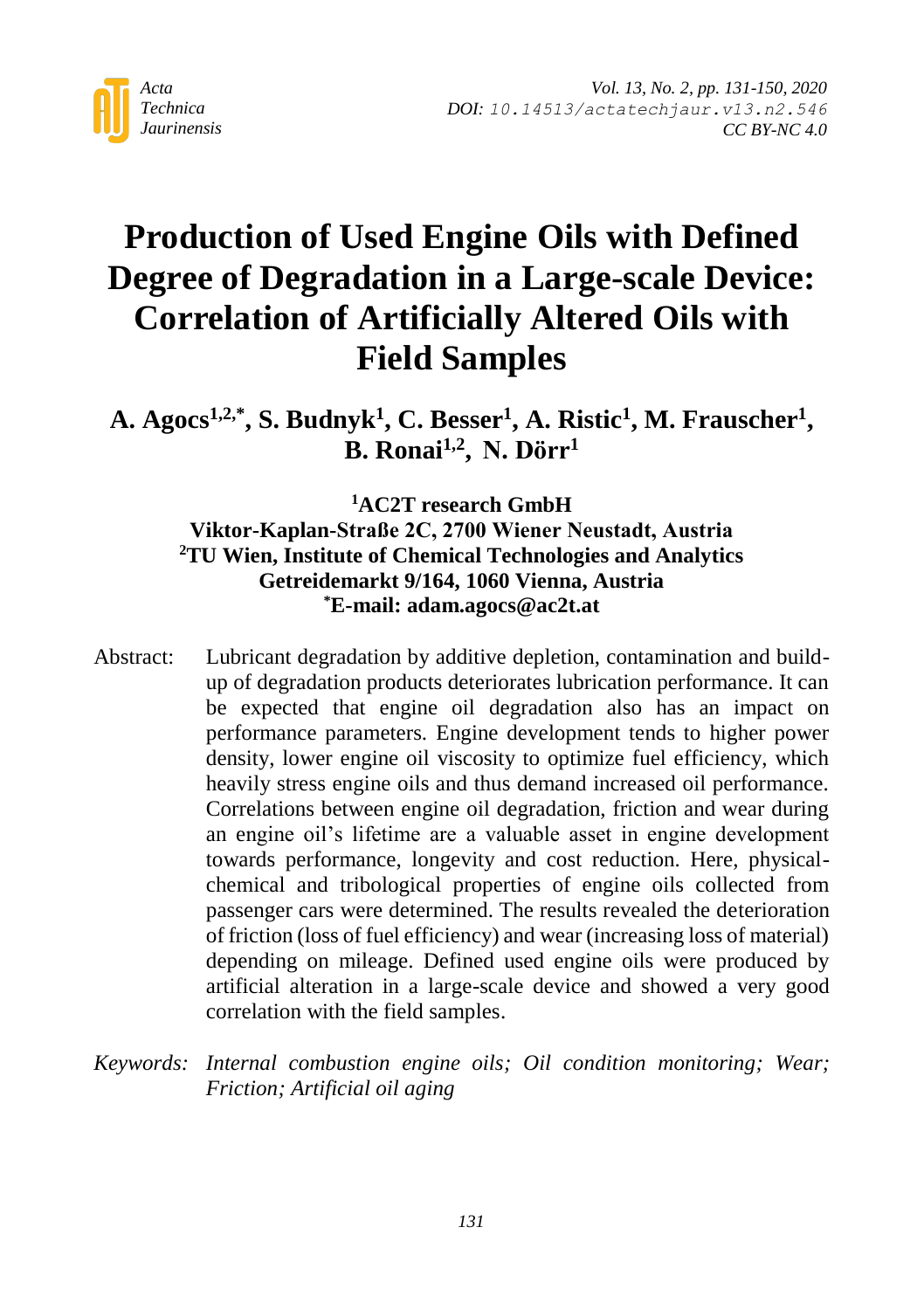### **1. Introduction**

Internal combustion engines (ICEs) are predominant in road traffic vehicles, such as commercial vehicles and passenger cars. The global vehicle fleet is continuously growing, estimations for 2015 showed 947 million passenger cars and 335 million commercial vehicles worldwide [\[1\].](#page-15-0) In 2016, a total of 257 million passenger cars and 38.7 million commercial vehicles were in use in the European Union (EU) [\[2\].](#page-15-1) 54 % petrol, 42 % diesel, 0.5 % hybrid, and 0.2 % electric vehicles were reported [\[2\]](#page-15-1) regarding the fuel type of the passenger cars in the EU, emphasizing the dominant market share of ICEs. 70.5 million passenger cars and 24.4 million commercial vehicles were produced worldwide in 2018 alon[e \[3\].](#page-16-0) Hence, the entry of numerous ICEs in service is expected in the next years. Simultaneously, customer and legislative demand regarding improving performance, fuel economy as well as stricter regulations regarding emissions and more realistic emission tests are expecte[d \[4\].](#page-16-1) Accordingly, continuous development of ICEs is an absolute necessity [\[5\],](#page-16-2) which means increasing requirements on the performance of all machine components, including engine oils. To ensure reliable, environmentally friendly and economic deployment of modern and future ICEs in both private and industrial use, components working at peak performance are required. For example, the average expected lifespan of a passenger car is around 8-10 years correlating with 150.000- 200.000 miles [\[6\].](#page-16-3) Therefore, it is expected that engine components, but especially hard-to-replace engine parts, such as piston rings, (camshaft) bearings, and valves perform comparably regarding lifetime in service. A premature failure of an ICE has to be prevented to avoid considerable financial consequences in private use and the industry, which harm customer trust and might pose a potential hazard.

Tribometers are modelling friction and wear behaviour [\[7\]](#page-16-4) in a well-defined, controlled manner, and therefore are an essential tool to characterize materials, lubricants and engine components. Bench tests performed with single engine components as well as testing via engine test rigs are commonly used by development engineers to assess for the present and future requirements. However, the simulation of the entire lifecycle of engine components and complete ICEs remains challenging in the development phase due to long test periods and high expenses. Engine test rigs and test benches usually require substantial amounts of lubricants, usually in the range of 10-60 liter[s \[8\].](#page-16-5) For this reason, such experiments are usually performed with fresh oils [\[9\],](#page-16-6) since used lubricants are not available in a defined and reproducible condition as well as required quantity. The disregard of oil damage, i.e. oil degradation or oil aging in use bears the danger to false conclusions regarding lifetime and performance of engine components and ICEs. This is enhanced by the fact that fresh oils are practically not available in service, since oils are usually contaminated with remains of used oil aliquots in the engine after oil changes [\[10\],](#page-16-7) which can account for up to 20 % directly after an oil change [\[11\].](#page-17-0)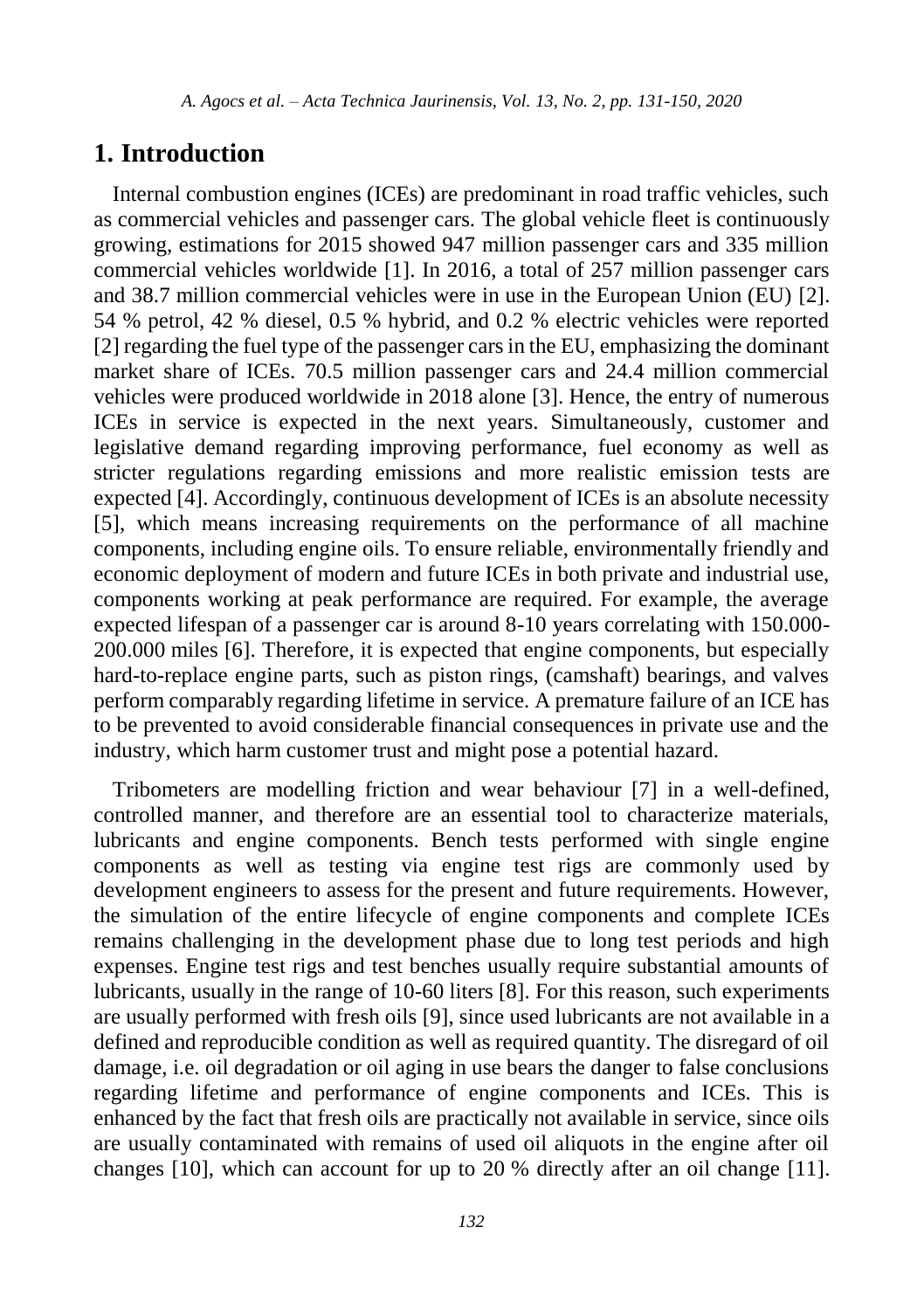Moreover, oil degradation occurs in the course of the utilization of the engine oil, resulting in:

- additive depletion, especially antioxidants and anti-wear additive[s \[12\],](#page-17-1)
- formation of degradation products, especially oxidation product[s \[13\]](#page-17-2) and
- accumulation of contaminants, e.g., wear, dust, water or soot [\[14\].](#page-17-3)

Thus, lubricating properties of the oil are depending on the oil condition and deteriorate with the utilization of the lubricants [\[15\].](#page-17-4) In addition, significant differences regarding the oil condition can be found when comparing diesel and gasoline fuelled passenger cars [\[16\].](#page-17-5)

Accordingly, tribometrical experiments and bench tests applying lubricants with defined degree of degradation, e.g., in critical condition, can significantly contribute to validated knowledge on the overall performance of lubricated systems. Generally, defined oil condition can be achieved by various artificial alteration methods, i.e., simulation of oil degradation in laboratory-based devices, combined with adequate oil condition monitoring. Several standardized artificial oil alteration methods are available to determine the conformity of oils with respective specifications. A typical approach is a thermo-oxidative alteration at ambient pressure, e.g., CEC L-48-A00 [\[17\].](#page-17-6) Most standardized artificial alterations enable a rapid execution in the course of a few days to weeks, but the obtained oil quantity is strongly limited, reaching a maximum of 1 liter, which makes such approaches unsuitable for the application of defined used oils as test oils in bench tests or engine test rigs [\[17\].](#page-17-6)

*Besser et al.* proposed an artificial alteration method in a large-scale device for the time- and cost-efficient production of test oils with defined and reproducible degree of degradation [\[18\].](#page-17-7) This study focuses on the validation of the large-scale device, comparing it to the comprehensive physical-chemical data regarding engine oil degradation derived from a field test as reported by *Dörr et al*. [\[11\].](#page-17-0) In this publication, friction and wear behaviour of field samples and artificially altered oils are compared with the fresh engine oil as reference. Tribometrical properties are further correlated with the physical-chemical characteristics of the investigated engines oils, thus allow the correlation between tribological performance and oil degradation.

#### **2. Materials and methods**

The authors previously discussed engine oil degradation during a field test and by artificial alteration in a large-scale device, see [\[18\]](#page-17-7) and [\[11\].](#page-17-0) Since this work is intended as a continuation of the two publication, only an overview of the most important methodological aspects are presented.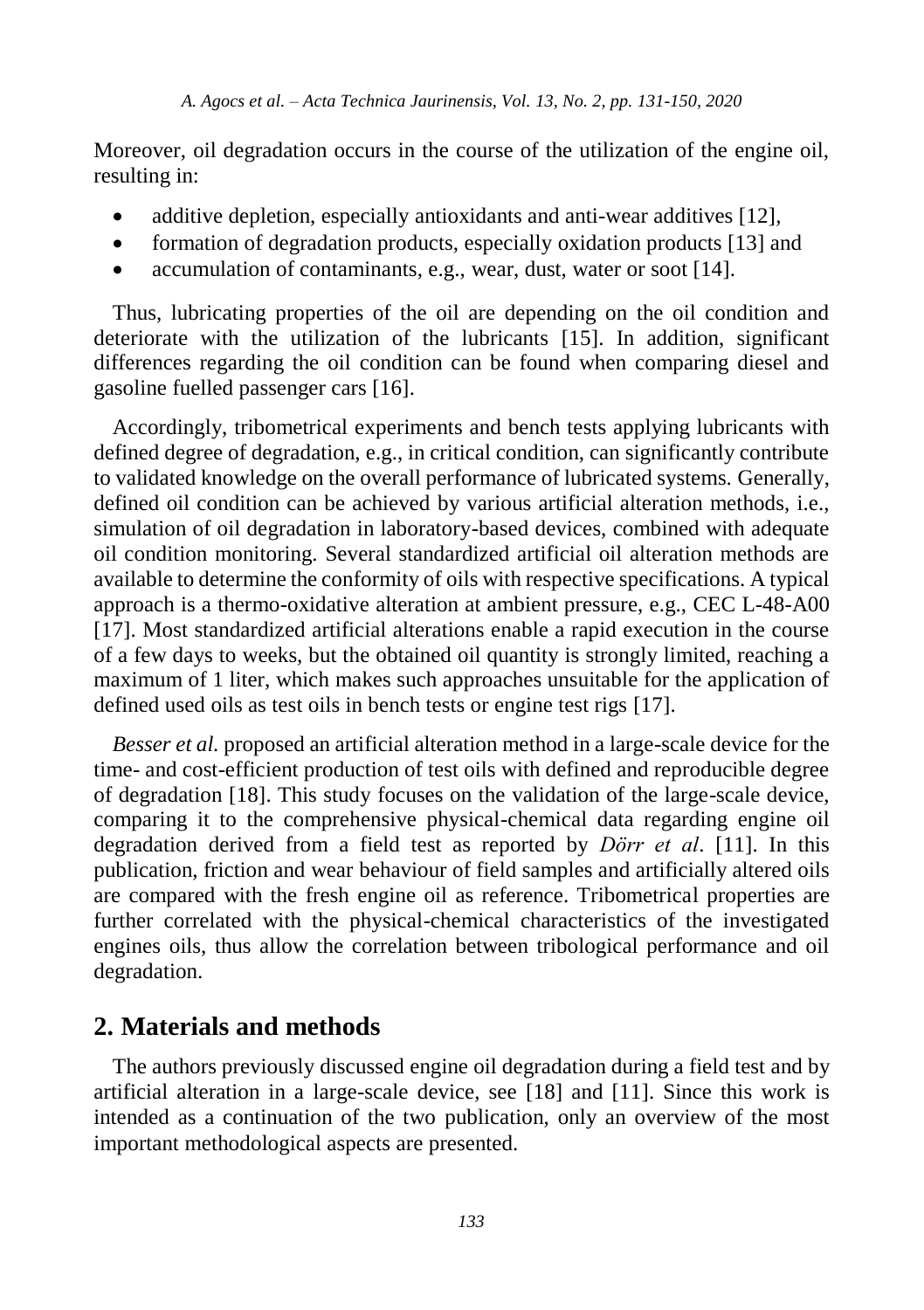# **2.1. Engine oil**

The study was performed utilizing a commercially available SAE 5W-30 engine oil suitable for both diesel and gasoline engines approved for various specifications. The approved specifications and the key properties of the selected engine oil are listed in table 1.

| Table 1. Approved specifications and key physical-chemical properties of the |
|------------------------------------------------------------------------------|
| engine oil                                                                   |
|                                                                              |

| <b>Engine oil specifications</b>    |                             |  |  |  |
|-------------------------------------|-----------------------------|--|--|--|
| Engine oil type                     | <b>SAE 5W-30</b>            |  |  |  |
| Approvals                           | ACEA C <sub>3</sub>         |  |  |  |
|                                     | <b>API SN</b>               |  |  |  |
|                                     | BMW longlife-04             |  |  |  |
|                                     | MB 229.51 / 229.52          |  |  |  |
|                                     | VW 502.00 / 505.00 / 505.01 |  |  |  |
|                                     | $GM$ dexos $2^{TM}$         |  |  |  |
| <b>Acidification, base reserve</b>  |                             |  |  |  |
| Total base number (mg KOH/g)        | 6.5                         |  |  |  |
| Neutralization number (mg $KOH/g$ ) | 1.6                         |  |  |  |
| <b>Elemental composition</b>        |                             |  |  |  |
| Ca content $(mg/kg)$                | 1910                        |  |  |  |
| P content $(mg/kg)$                 | 720                         |  |  |  |
| S content $(mg/kg)$                 | 2350                        |  |  |  |
| $\chi$ n content (mg/kg)            | 880                         |  |  |  |

This SAE 5W-30 engine oil displays typical properties amongst currently available engine oils. Calcium, phosphorus, sulfur and zinc were identified as additive elements, where the additive package contains calcium carbonate suspended by detergents as base reserve and zinc dialkyl dithiophosphate (ZDDP) for wear protection. The state-of-the-art approvals ensure that the obtained results are valid for and transferable to modern internal combustion engines.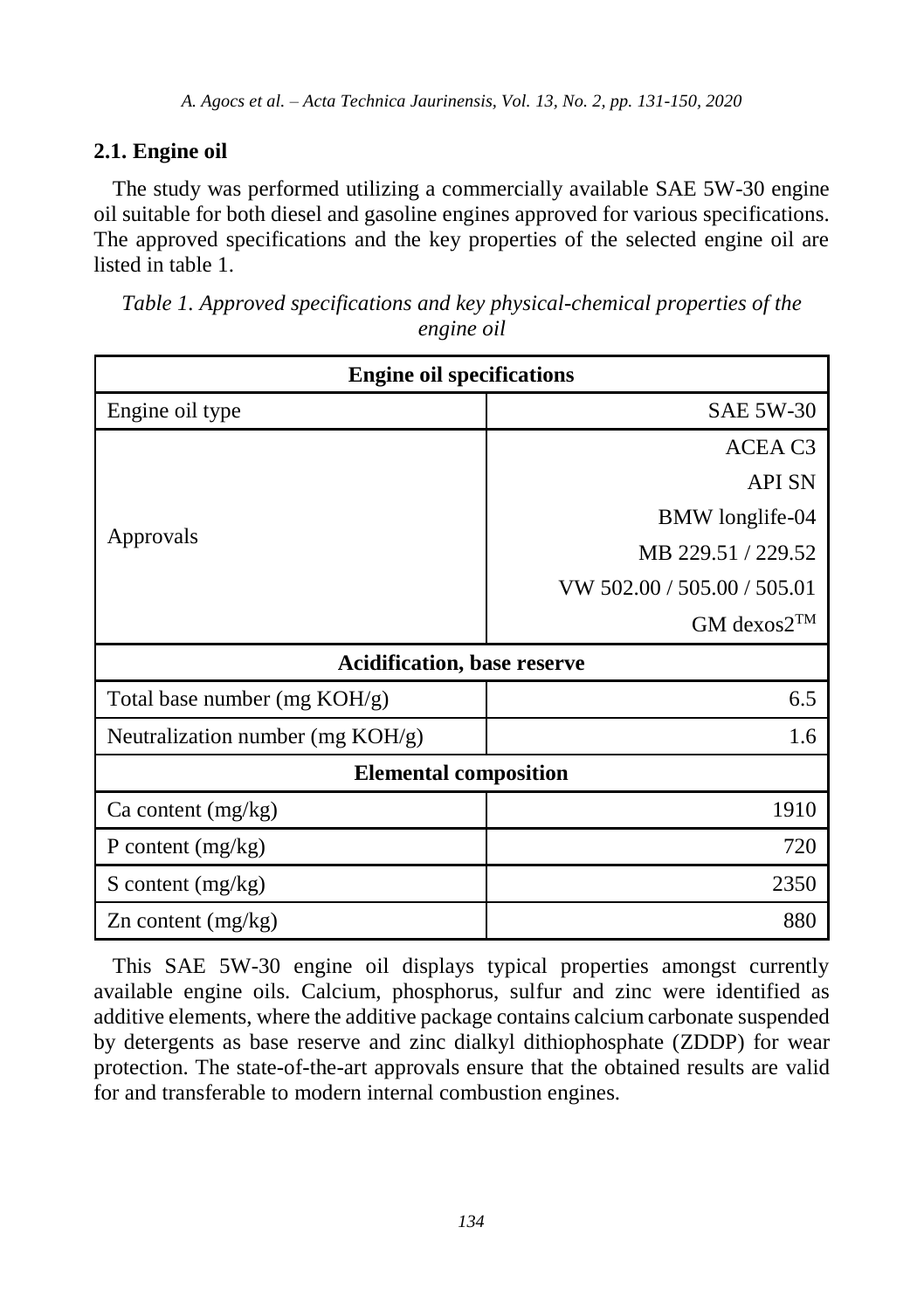# **2.2. Field test**

The evaluated field test experiment is identical to the one presented in [\[11\].](#page-17-0) The selected engine oil was applied in a conventional passenger vehicle equipped with a modern internal combustion engine for the length of a typical oil change interval. The main technical parameters of the vehicle and the typical mode of operation during the field test are presented in table 2.

| <b>Engine parameters</b>              |                                      |  |  |  |
|---------------------------------------|--------------------------------------|--|--|--|
| Engine alignment                      | Inline, 4 cylinder                   |  |  |  |
| Charging                              | Turbocharged                         |  |  |  |
| Displacement volume (L)               | 1.4                                  |  |  |  |
| Power at $4200 \text{ min}^{-1}$ (kW) | 88                                   |  |  |  |
| Compression ratio (-)                 | 9.5:1                                |  |  |  |
| Fuel type                             | Gasoline RON 95 (see EN 228 [19])    |  |  |  |
| Fuel system                           | Sequential multi-port fuel injectors |  |  |  |
| <b>Vehicle</b>                        |                                      |  |  |  |
| Year of manufacture                   | 2013                                 |  |  |  |
| Engine mileage at start of test (km)  | 63,391                               |  |  |  |
| Deadweight (kg)                       | 1396                                 |  |  |  |
| <b>Operating conditions</b>           |                                      |  |  |  |
| Typical daily operating distance (km) | $\sim$ 110                           |  |  |  |
| Freeway (%)                           | $\sim$ 70                            |  |  |  |
| City $(\% )$                          | $\sim$ 20                            |  |  |  |
| Thoroughfare (%)                      | $\sim$ 10                            |  |  |  |

*Table 2. Key technical parameters of the applied passenger vehicle*

Before the field test, an oil change was performed twice to reduce residual used oil amounts in the engine, which can account for up to 20 % right after an oil change [\[11\].](#page-17-0) After the first oil change a short driving period for approx. 10 km was performed to ensure that the removal of the used engine oil is almost complete, then this "rinse-oil" was drained and a further oil change was performed including the replacement of the oil filter.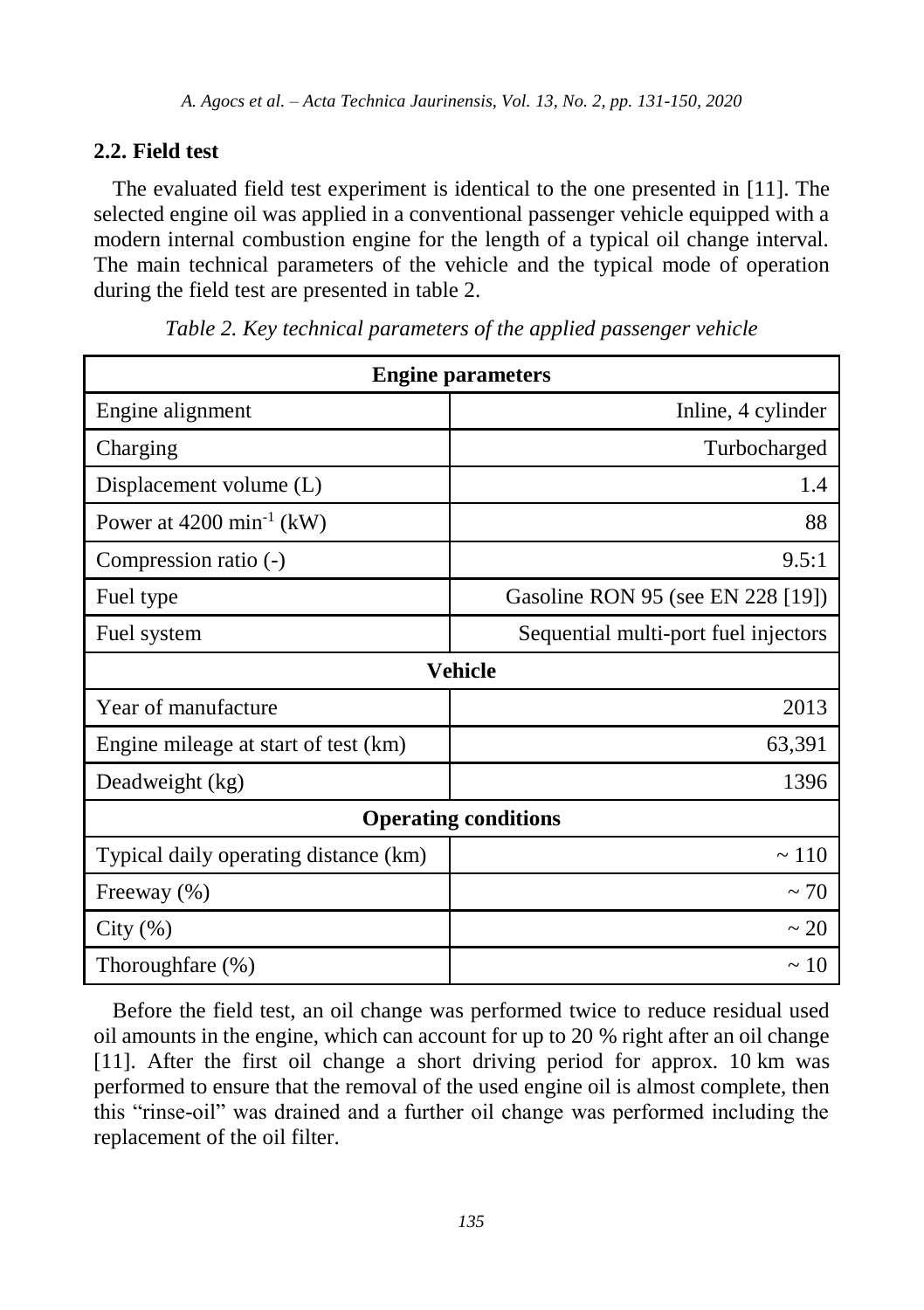The field test was conducted under real conditions, which was primarily commuting for approx. 110 km per day. As presented in table 2, the typical daily driving cycle consisted of approx. 70 % freeway, 20 % city and 10 % thoroughfare, respectively. This resulted in a total of 19,800 km in 8 months.

The engine oil was sampled in regular intervals, where, approx. 10 mL of engine oil were removed in 1,000 km intervals during the first 10,000 km of utilization. This sampling interval was later extended to 3,000 km. Before every sampling, the engine was running in idle mode for a few minutes to ensure the homogeneity of the engine oil. The engine oil was not refilled during the field test; hence the field test was terminated once the oil level reached the OEM-specified minimum.

#### **2.3. Artificial alteration in large-scale device**

Artificial alteration of the engine oil was performed in a large-scale device as described i[n \[18\].](#page-17-7) 100 L of engine oil were placed in a 250 L stainless-steel jacketed reactor, tempered and subjected to an air flow via a stainless-steel air-inlet pipe under continuous stirring. The engine oil sample was kept at a constant regulated temperature throughout the whole alteration process under constant stirring. Compressed air was used for oil oxidation at a constant air flow throughout the whole alteration process. The exhaust gases were cooled by a primary condenser and a secondary condenser. In this two-step system, the primary condenser operated under reflux condition, while the secondary condenser acted as an oil trap. The engine oil was sampled in intervals of 24 h.

There are significant differences in the timescale and the volume between a field test and the large-scale alteration. Performing oil degradation in a vehicle is a very resource-intensive process, which requires more than 8 months for a typical oil change interval to produce some liters of used engine oil. An engine test rig can provide such an oil in a week, however, the achievable quantity remains low and the efforts needed are tremendous. Artificial alteration in a large-scale device as described in this publication is capable to provide up to 200 L of defined "used" oil in one batch within only a few days, which presents a great cost-reduction potential. Figure 1 summarizes the time requirements and lubricant quantities for the discussed possibilities to produce used engine oils.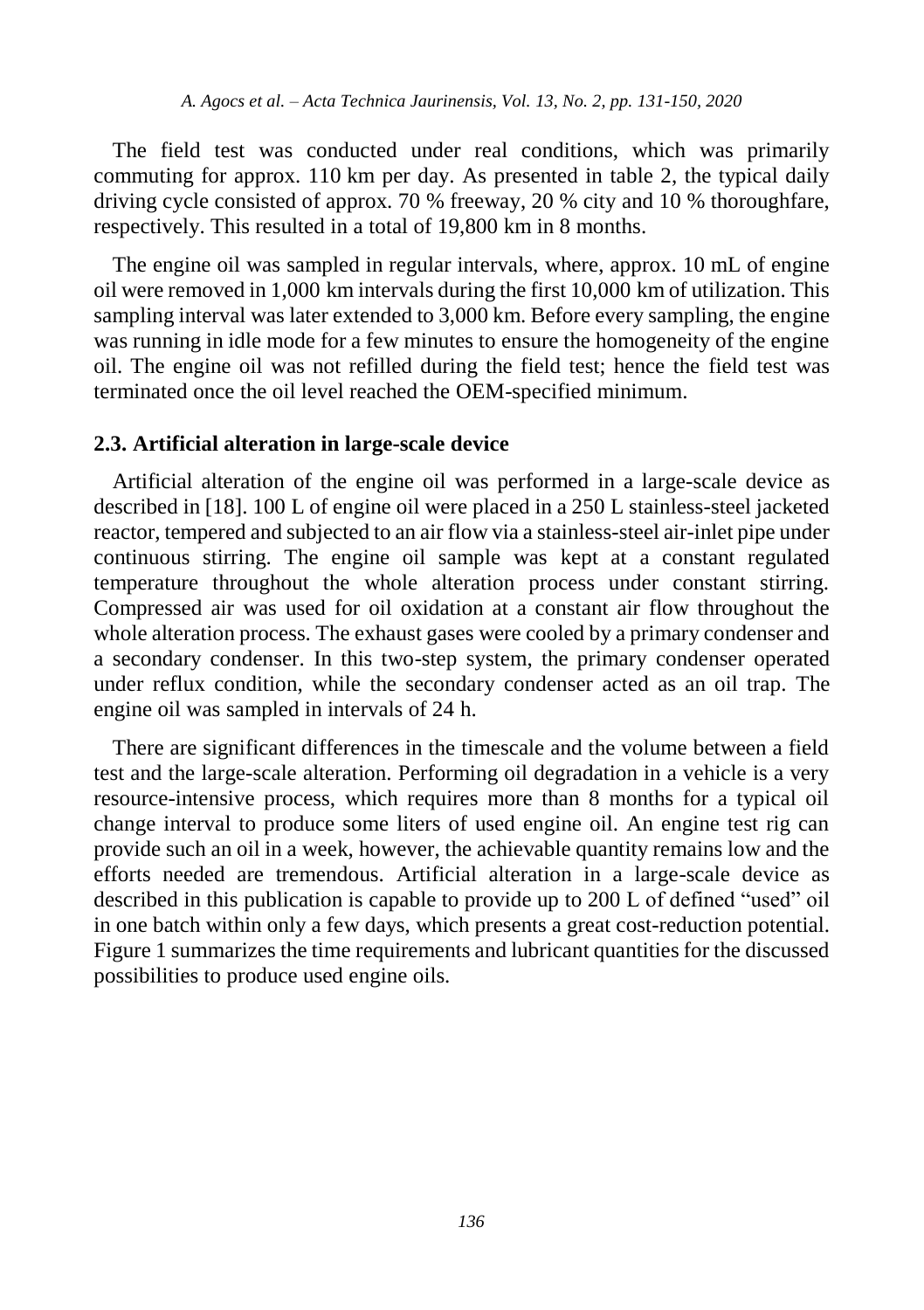

*Figure 1. Summary of the discussed oil alteration methods regarding time requirement and lubricant amount*

#### **2.4. Conventional oil analysis**

The oil samples from the field test and by artificial alteration were analysed by conventional analytical techniques to describe the oil condition over time. Of particular interest were the changes in the chemical composition of the engine oils, i.e., oil additive depletion and the formation of degradation products. Conventional oil parameters were determined similarly to the works presented in [\[18\]](#page-17-7) and [\[11\],](#page-17-0) where the detailed description of the applied in-house methods are available. The performed analyses of all oil samples consisted of:

- oxidation via Fourier transform infrared spectrometry (FTIR) utilizing an in-house method based on the determination of the absorption peak heights at 1720 cm<sup>-1</sup>,
- residual phenolic and aminic antioxidant content (AO) as well as ZDDP, based on the initial amounts in the fresh oil (initial absorption peak height equal to 100 %) also monitored by FTIR according to in-house methods, absorption peak heights were determined at  $3650 \text{ cm}^{-1}$  for phenolic AO, at 1515 cm<sup>-1</sup> for aminic AO, and the highest intensity in the range from 1020 to 920 cm<sup>-1</sup> for ZDDP, se[e \[11\],](#page-17-0)
- neutralization number (NN) according to DIN 51558 [\[21\]](#page-18-0) by colorindicator titration,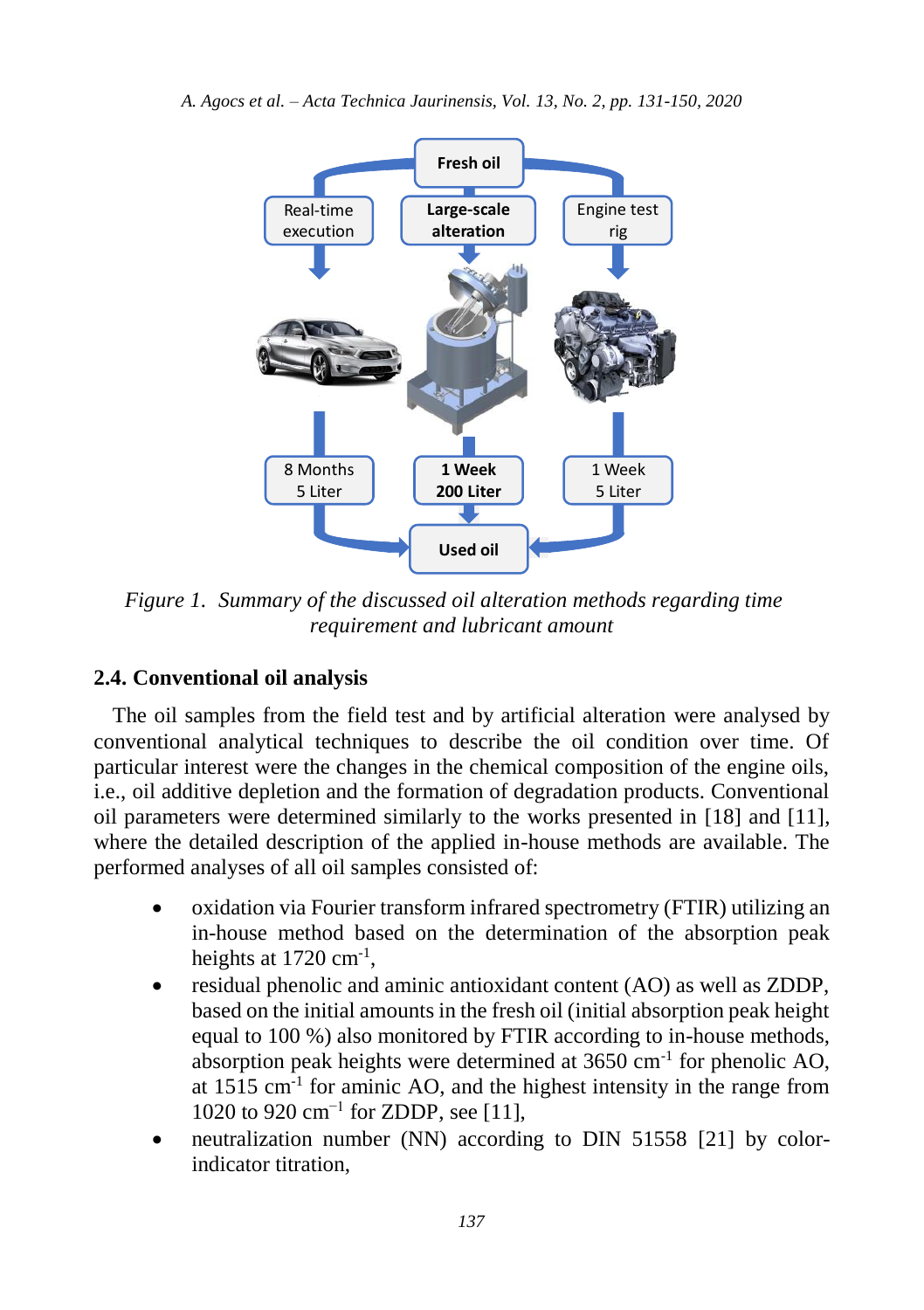- total base number (TBN) according to DIN ISO 3771 [\[22\]](#page-18-1) by potentiometric titration with perchloric acid and
- elemental composition via inductively coupled plasma optical emission spectrometry (ICP-OES) after microwave-assisted digestion with nitric acid, according to an in-house method [\[11\].](#page-17-0)

In addition, the gravimetrical quantification of the *n*-heptane insoluble fraction of the oil samples that derived from the field test was also performed to account for soot as main contributor to *n*-heptane insolubles. Focus was laid on the influence on the tribological properties caused by soot in engine oil, since the presence of soot might have an impact on the tribological performance [\[23\].](#page-18-2) Soot was gained via centrifugation and microfiltration with three independent aliquots as described in [\[11\].](#page-17-0) In detail, the final used engine oil was mixed with *n*-heptane, then centrifuged at 12,000 rpm and 40°C for 60 minutes. The supernatant solution was carefully removed after centrifugation. This process was repeated with fresh solvent four times in total. To gain soot not removed by centrifugation, the collected supernatant *n*-heptane phases were filtered through a cellulose nitrate membrane filter with a pore size of 0.1 µm. The reported total soot content refers to the sum of sediment after centrifugation and residues after microfiltration.

#### **2.5. Tribometrical characterization**

Selected used and artificially altered oil samples were subjected to an  $SRV^{\otimes} 5$ model tribometer (Optimol Instruments Prüftechnik, Munich, Germany) for the determination of friction and wear properties. Table 3 shows an overview of the contact configuration and the experimental parameters.

The average surface roughness of the test specimens was adjusted to approx. 0.1 µm via polishing, to ensure that the surfaces involved are uniform and defined, and to reduce related interferences in the friction and wear measurements.

The coefficient of friction (CoF) was monitored continuously during the duration of the SRV® tests. Afterwards, the balls were cleaned, amongst others, in a 0.05 M disodium ethylenediaminetetraacetate (EDTA) solution at room temperature for 2 minutes to remove chemical species, i.e., the tribofilm, from the ball surface. Wear on the utilized balls was then determined by means of wear scar diameter and wear volume by confocal microscopy, se[e \[24\]](#page-18-3) and [\[25\].](#page-18-4) For this purpose, 3D topography data obtained from the utilized balls with an approx. 150 nm lateral and 2 nm vertical resolution was compared to the reference surface (sphere) before the SRV® experiment. The reported values of CoF, wear scar diameter and wear volume calculations are based on one experiment per oil.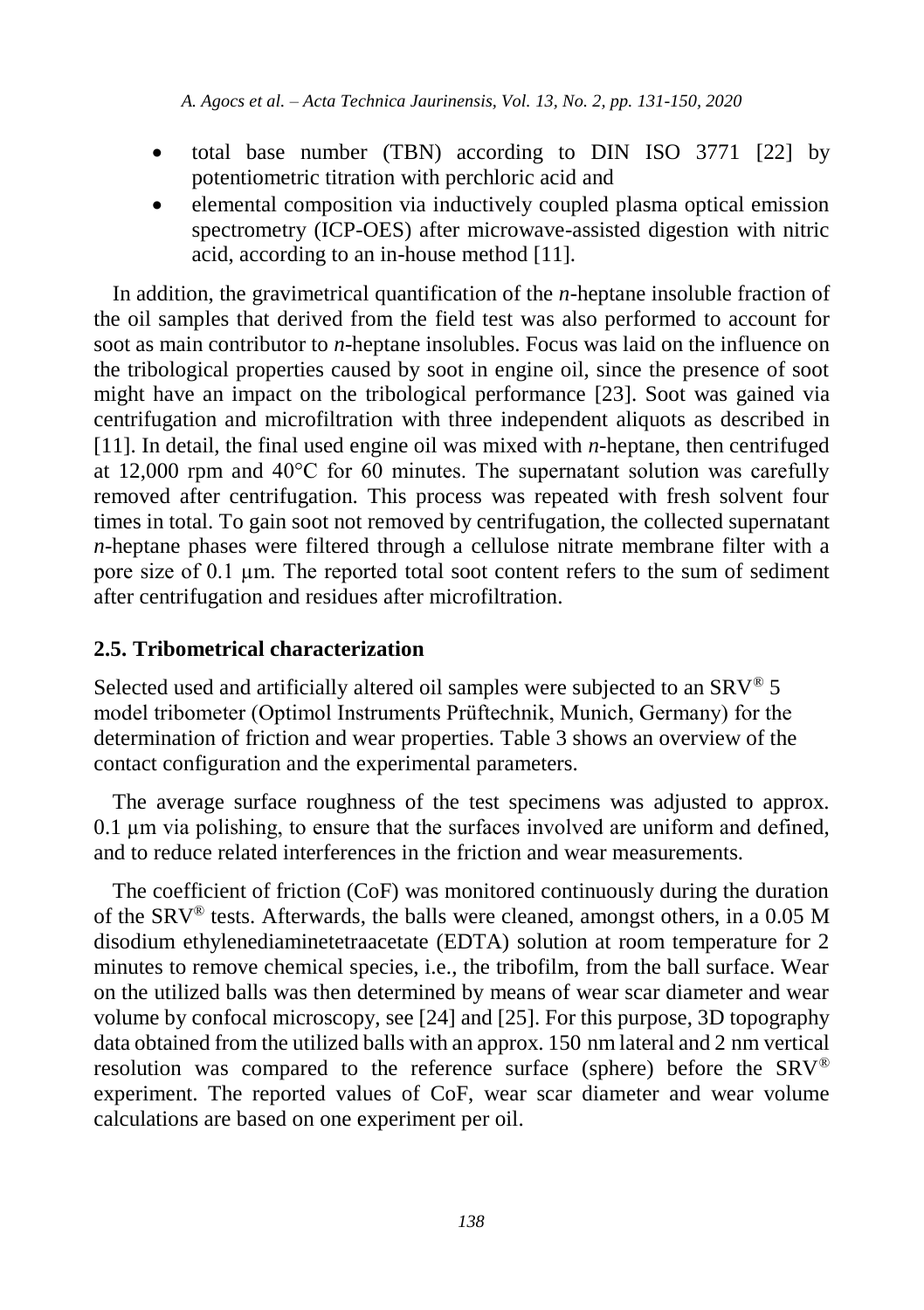| <b>Tribometer configuration</b> |                 |  |  |  |
|---------------------------------|-----------------|--|--|--|
| Contact                         | Ball on disc    |  |  |  |
| Mode                            | Oscillation     |  |  |  |
| Ball diameter (mm)              | 10              |  |  |  |
| Disc dimensions (mm)            | $10 \times 7.9$ |  |  |  |
| Material (ball and disc)        | 100Cr6          |  |  |  |
| Hardness (ball and disc)        | <b>HRc 62</b>   |  |  |  |
| Average roughness $(\mu m)$     | 0.01            |  |  |  |
| <b>Operating conditions</b>     |                 |  |  |  |
| Oil quantity (mL)               | $\sim 0.1$      |  |  |  |
| Temperature $(^{\circ}C)$       | 100             |  |  |  |
| Load(N)                         | 50              |  |  |  |
| Stroke (mm)                     |                 |  |  |  |
| Frequency (Hz)                  | 30              |  |  |  |
| Mean contact pressure (GPa)     | 1.2             |  |  |  |
| Maximal contact pressure (GPa)  | 1.7             |  |  |  |

*Table 3. Configuration and operating conditions of the tribometrical experiments*

# **3. Results and discussion**

#### <span id="page-8-0"></span>**3.1. Conventional oil analysis**

Figure 2 shows the progress of oxidation and the depletion of the antioxidant additives as determined by FTIR. This specific engine oil formulation contains alkylated diphenyl amines (aminic AO) and sterically hindered phenols (phenolic AO). The synergic effect between those two compounds is well known and described in [\[26\],](#page-18-5) [\[27\]](#page-18-6) and [\[28\].](#page-18-7) Figure 2 b) displays the average of the two compounds as "total antioxidant content". It is noted that "utilization time" is different in the two methods, being kilometers (km) for the field test and alteration time (h) for the artificial alteration. As the final oxidation and final AO content are comparable, a direct comparison is somewhat possible.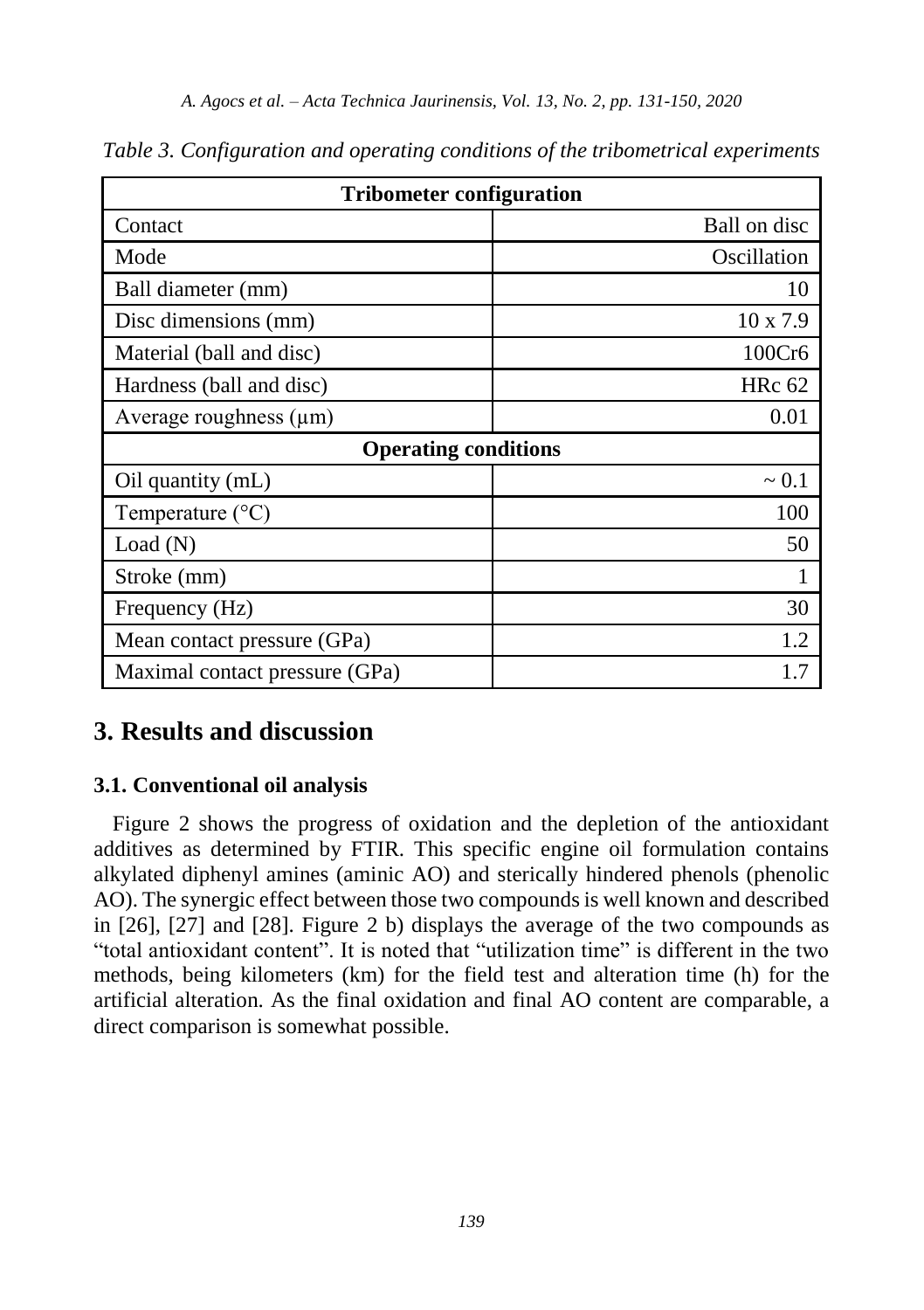

*Figure 2. Progress of oxidation and depletion of the antioxidants during large-scale alteration and field test*

As illustrated in Figure 2 a), oxidation increases over time both in the passenger car and in the large-scale device. Generally, oxidation in case of the artificial alteration follows the trends postulated by Besser et al. in [\[18\],](#page-17-7) where an initial increase in the oxidation is observable (induction phase), which is followed by a close-to constant phase, the AO consumption phase. After the AO consumption phase is completed and the residual AO content is negligible, the oxidation phase takes place (after approx. 72 h). In case of the field test, the three phases of the oxidation are not as pronounced as in case of the large-scale alteration. Regardless, a significant increase in the rate of the oxidation is observable around 6,000 km, where the total AO content reaches about 40 %. The trend of AO depletion seems to be faster in case of the field test. Nevertheless, the final oxidation and final total AO contents for both large-scale alteration and field test are very well comparable to each other, being about 10 % of total AO content at an oxidation of 28.1 A/cm for the large-scale alteration and 30.2 A/cm for the field test. This suggests good overall comparability between the final oil condition achieved in the large-scale device and that obtained in the field test.

The oxidation of the engine oil results in the formation of acids, which is characterized by NN increase. Furthermore, increased NN causes the consumption of the base reserve, which results in TBN decrease. Figure 3 displays the progress of NN and TBN.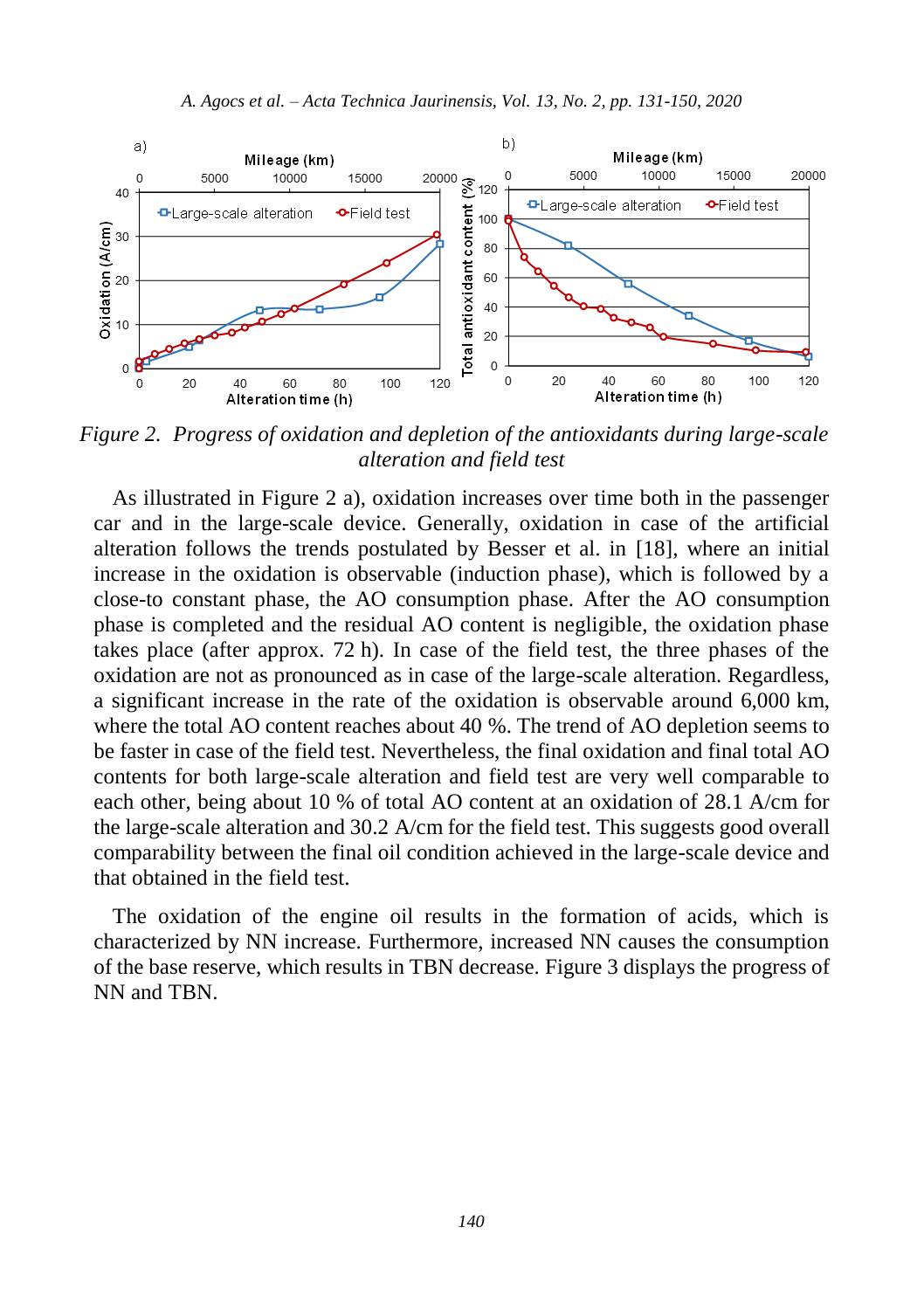

*Figure 3. Progress of NN and TBN during large-scale alteration and field test*

As shown in Figure 3 a), the initial NN of the fresh engine oil amounts to 1.6 mg KOH/g and is attributed to additives with acidic characteristics, e.g., ZDDP as antiwear additive. At low initial oxidation levels, the NN shows some minor decrease, possibly linked to the degradation of the mentioned engine oil additives. Afterwards, a dynamic increase in NN takes place. This is attributed to the already mentioned formation of acids through oxidation. The NN trends in the large-scale alteration and the field test are almost identical, which suggest a good comparability of both degradation processes. The final oil conditions are also very similar regarding NN, being 5.1 mg KOH/g for the large-scale alteration and 5.6 mg KOH/g for the field test.

Figure 3 b) reveals a dynamic trend for the TBN decrease. This highlights the function of the base reserve to counteract the acidification of the engine oil by neutralizing the formed acids, hence, depletes during utilization. The TBN seems to level out at a residual value of approx. 3 mg KOH/g, which can be caused by the limitations of the titration method with strong perchloric acid as described by DIN ISO 3771 [\[22\].](#page-18-1) This is attributed to the very strong acidic nature of perchloric acid, which protonates and hence detects not only the base reserve, but other lightly basic engine oil additives [\[11\],](#page-17-0) such as dispersant bases and even diphenylamine antioxidants [\[29\].](#page-18-8) Consequently, it is assumed that the base reserve completely depletes after approx. 16,500 km in the field test and after 72 h in the large-scale alteration. The final TBN is  $2.6 \text{ mg KOH/g}$  for the large-scale alteration and 3.1 mg KOH/g for the field test, which are very well comparable values. These results further point to a very good correlation between both final oils and the progress of the acid-base reactions in both systems.

Table 4 provides a comparison of the measured conventional oil parameters for the fresh engine oil and the respective final oil condition obtained by the large-scale alteration and the field test.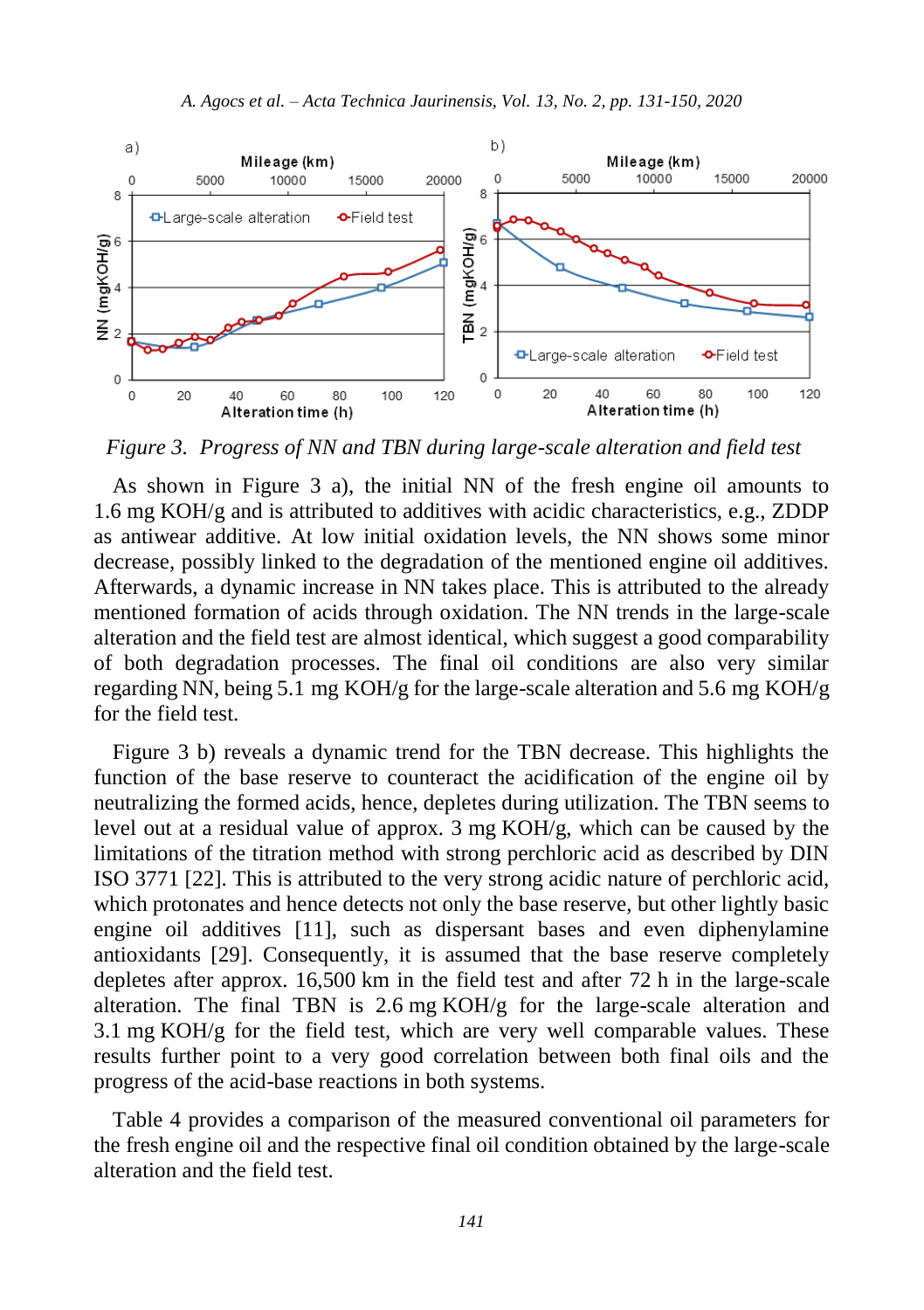| Oil property        | <b>Fresh oil</b> | <b>Final condition</b><br>large-scale<br>alteration | <b>Final condition</b><br>field-testing |
|---------------------|------------------|-----------------------------------------------------|-----------------------------------------|
| Oxidation $(A/cm)$  |                  | 28                                                  | 30                                      |
| Phenolic AO $(\% )$ | 100              | 2                                                   | 11                                      |
| Aminic AO (%)       | 100              | 10                                                  |                                         |
| Total AO (%)        | 100              | 6                                                   |                                         |
| $ZDDP(\%)$          | 100              |                                                     |                                         |
| TBN $(mg KOH/g)$    | 6.5              | 2.6                                                 | 3.1                                     |
| $NN$ (mg $KOH/g$ )  | 1.6              | 5.1                                                 | 5.6                                     |

*Table 4. Comparison of the fresh oil and the final oils of the large-scale alteration and the field test*

The determination of the gravimetric soot content was performed as presented in [\[11\].](#page-17-0) The analysis of the final used oil derived from the field test resulted in a total soot content of  $1.5 \pm 0.1$  wt%. This result cannot be directly compared to reference values, since although publications are available on gasoline soot, e.g.[, \[30\]](#page-19-0) and [\[31\],](#page-19-1) the studies primarily focus on the morphology of the soot particles and absolute quantities are not available. Up to 10 wt% of soot are reported for diesel engine oils [\[32\],](#page-19-2) which supports the measured 1.5 wt% since gasoline engines are less prone to soot formation compared with the diesel counterparts.

#### **3.2. Tribometrical characterization**

Tribometrical experiments were applied to characterize the changes in friction and wear properties with propagating oil degradation. Figure 4 a) shows the CoF of the fresh engine oil, the final oil and the samples obtained from the field test and the large-scale alteration. Furthermore, the final oil sample from the large-scale alteration with 1.5 wt% added soot is also displayed. As shown, the CoF stays close to constant during all SRV® experiments and shows only a minor, but similar increase in the used or altered samples. This most probably due to the degradation of friction modifier additives but the exact mechanism has yet to be confirmed. Furthermore, the results show that friction measurements alone are not sufficient to determine oil condition, since as discussed in [3.1,](#page-8-0) the engine oil deteriorated to a great extent during both the large-scale alteration and the utilization in the field. Figure 4 b) displays the wear volume measured on the ball after the  $SRV^{\otimes}$  tests for the field samples (disc wear is minor compared to ball wear, hence was not further considered). As clearly illustrated, the wear properties of the oil are deteriorating with utilization in an ICE, as the wear volume of the final oil sample is over a magnitude of power higher compared to the fresh oil. Some decrease of the wear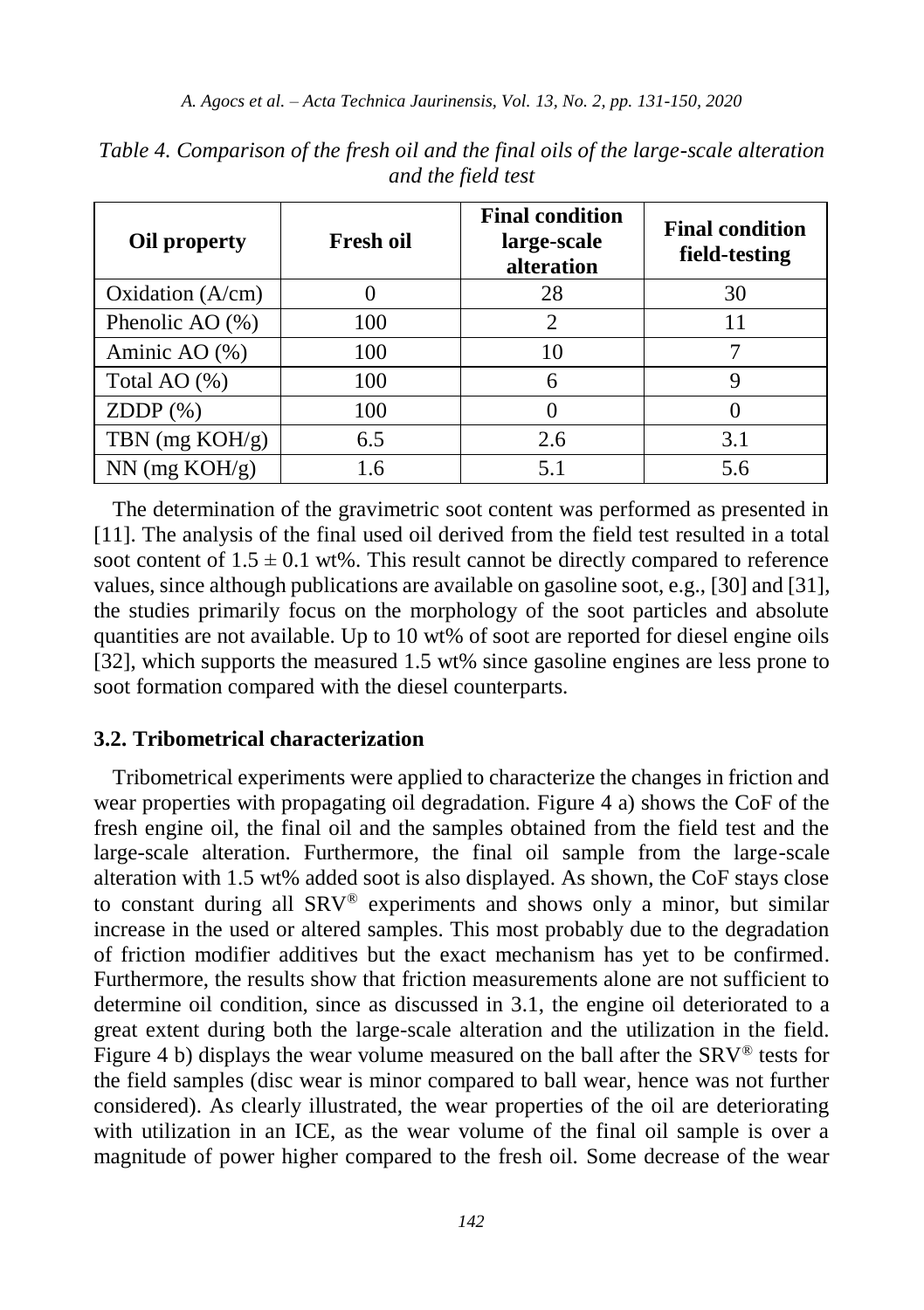volume is experienced when comparing the used oil samples after 13.500 and 20.000 km. The exact reason for this observation is not yet known, but it is assumed that it is connected with the composition of the tribofilm.



*Figure 4. CoF of selected engine oil samples and wear volume of selected field samples*

Figure 5 shows the iron and the ZDDP content of the field samples compared to the cumulative wear volume measured in the SRV® experiments. Dörr et al. attributed the increase of the iron content in the engine oil to wear and corrosion [\[11\].](#page-17-0) Since the wear particles are accumulating in the engine oil during its lifetime, the SRV® wear results were also summed up to enable a better comparison, hence cumulative wear is displayed. The good correlation between iron content and cumulative wear volume confirms the usability of tribometrical testing via an  $SRV^{\circledR}$ tribometer. Although direct monitoring of engine wear in the field, e.g., under real driving conditions is technically limited, indirect methods such as tribometrical testing and iron content analysis deliver meaningful information regarding the inservice tribological performance of lubricants relative to the fresh engine oil.

Figure 5 also shows the depletion of the ZDDP antiwear additive during the field test. Since ZDDP is one of the most extensively used antiwear additives, see [\[33\],](#page-19-3) [\[34\],](#page-19-4) an[d \[35\],](#page-19-5) the knowledge about its degradation processes is of great importance, primarily since the tribological properties of lubricants are substantially influenced by the amount of antiwear additives and the presence of its degradation products [\[36\].](#page-19-6) ZDDP depletes rapidly during the utilization of the engine oil, depleting completely between 8,000 and 9,500 km. As described in detail in [\[11\],](#page-17-0) the residual ZDDP content is directly linked to the rate of iron accumulation in the engine oil during its life-cycle in a passenger car. The rate of iron accumulation increases by a factor of 4, once the ZDDP antiwear additive is close to its depletion. Comparatively, a significant increase in the wear volume by SRV® testing also correlates with the ZDDP depletion.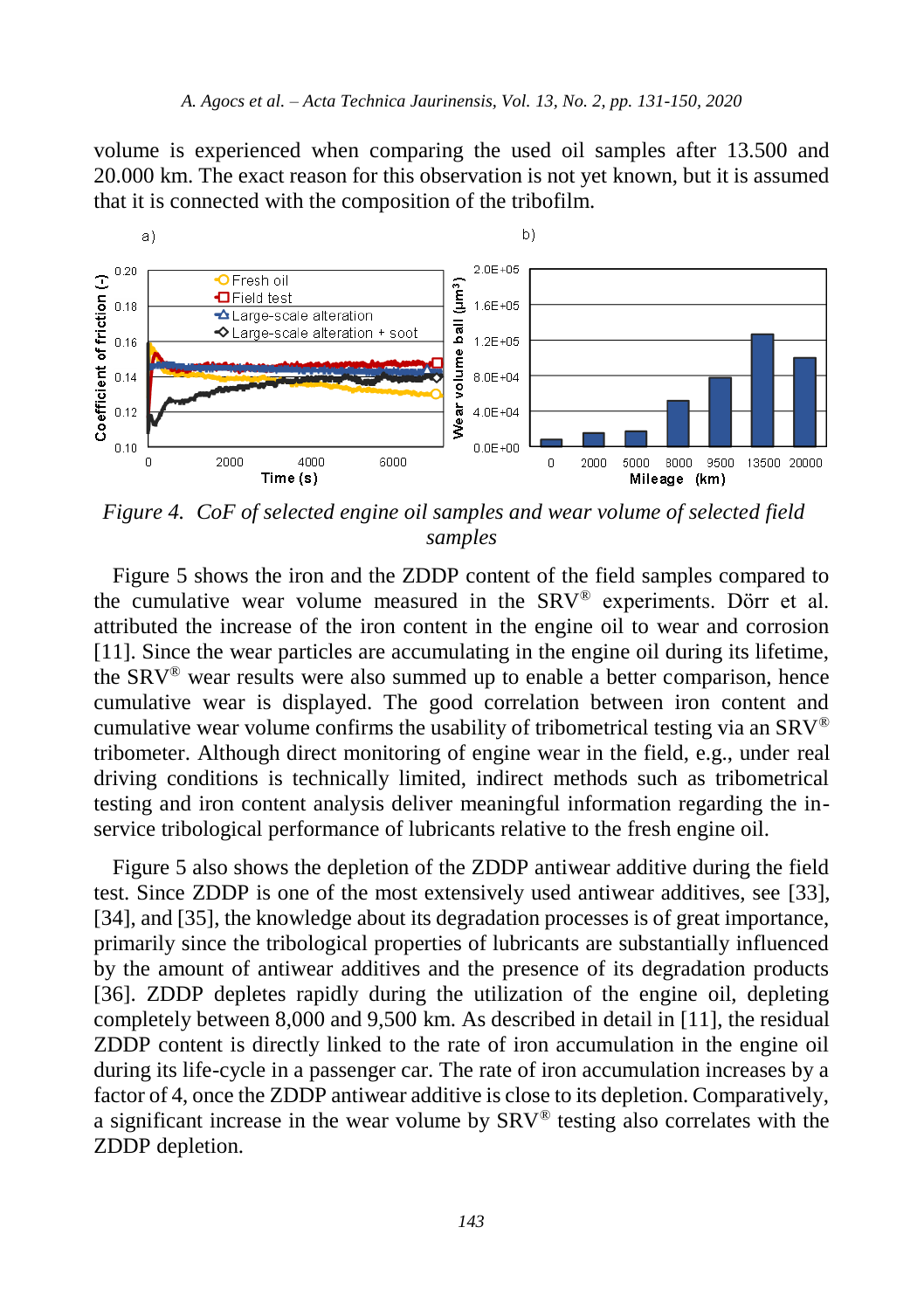

*Figure 5. Iron and residual ZDDP content of the engine oils obtained from the field test compared to the cumulative wear volume during the SRV® experiments*

Next, wear properties of the fresh engine oil and the final oils obtained from the field test and the large-scale alteration were compared, to determine whether the tribological properties are similar. Therefore, the soot sample isolated from the final oil from the field test was added to the final oil derived from the large-scale alteration in concentration of 1.5 wt% by ultrasonic dispersion to investigate the impact of soot on the wear properties.

Figure 6 shows the wear scar area and wear volume of the SRV® balls of the four oils described above. As expected, the fresh oil performs well regarding both wear scar area and wear volume. The final field sample shows significant deterioration regarding the wear properties, where the wear scar increases with approx. 70% in area and the wear volume with more than a magnitude compared to the fresh oil. The final oil derived from the large-scale alteration shows a pronounced increase in the wear scar area and wear volume, approx. 5 % and 80 % compared to the fresh oil, respectively. Nevertheless, the tribological properties are not comparable to the final field sample. However, the addition of soot results in a significant further increase in both wear scar area and wear volume. Furthermore, the final oil from the largescale alteration with added soot shows good comparability with the wear properties of the final field sample. This highlights that wear is a system characteristic and a variety of physical-chemical oil properties are contributing to tribological behaviour.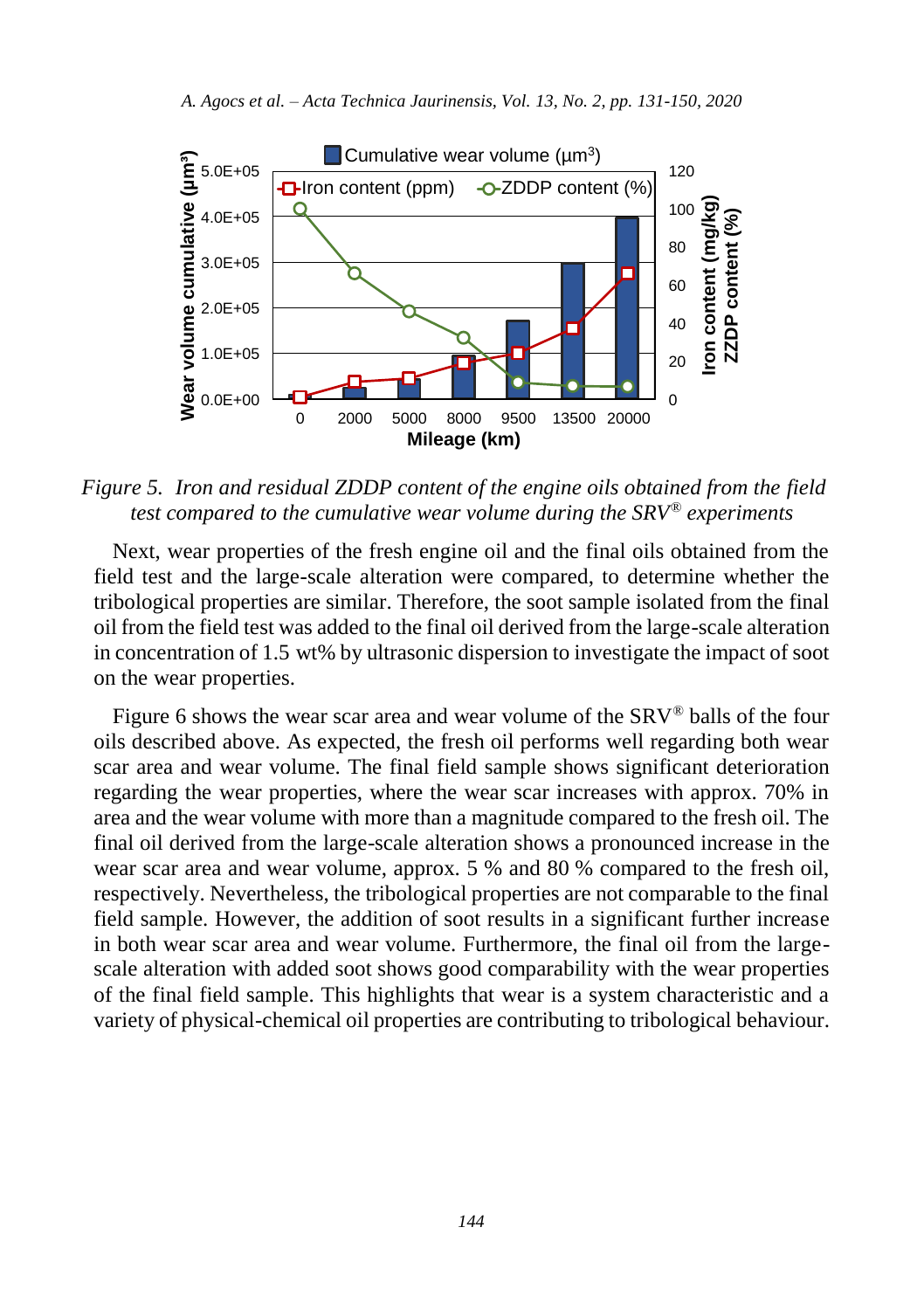

*Figure 6. Wear scar area and wear volume of the fresh engine oil, the final oil obtained from the field test and the large-scale alteration and the final oil from the large-scale alteration with added soot.*

To summarize, the wear results of the SRV® tests are showing a good correlation with the increase in iron content (engine wear) during the field test, which confirms that this tribometrical approach is suitable. Both wear scar area and wear volume increase significantly during the field test which highlights the tribological effects of oil degradation. There is also some increase in case of the final oil derived from the large-scale alteration, but comparable wear properties were reached when soot was added. Differences were also found in the friction properties (CoF), the findings suggest that higher friction levels of the degraded engine oils are due to friction modifier depletion.

# **4. Conclusions**

The aim of the study was to reproduce a given used engine oil derived from a passenger car after 19,800 km in sufficient quantities for the execution of bench tests. Therefore, a field test and a large-scale alteration were performed and compared via conventional oil analytical methods and tribometrical testing using an SRV® tribometer. Conventional oil analyses showed very good comparability of the used and artificially altered oil samples regarding oxidation and NN as well as AO, ZDDP and TBN depletion.

Wear behavior in the SRV<sup>®</sup> tribometer correlated well with the engine wear in the field test expressed as iron content, which confirmed the applicability of the  $SRV^{\otimes}$ test method. Very similar friction and wear properties were found regarding CoF, wear scar area and wear volume, when comparing the final field sample with the final oil from large-scale alteration, where the latter contained similar amounts of soot as the final field sample. This also highlights the importance of soot regarding tribometrical properties and the necessity of further research regarding soot characterization. Further analysis of the surfaces is also needed, e.g. the utilization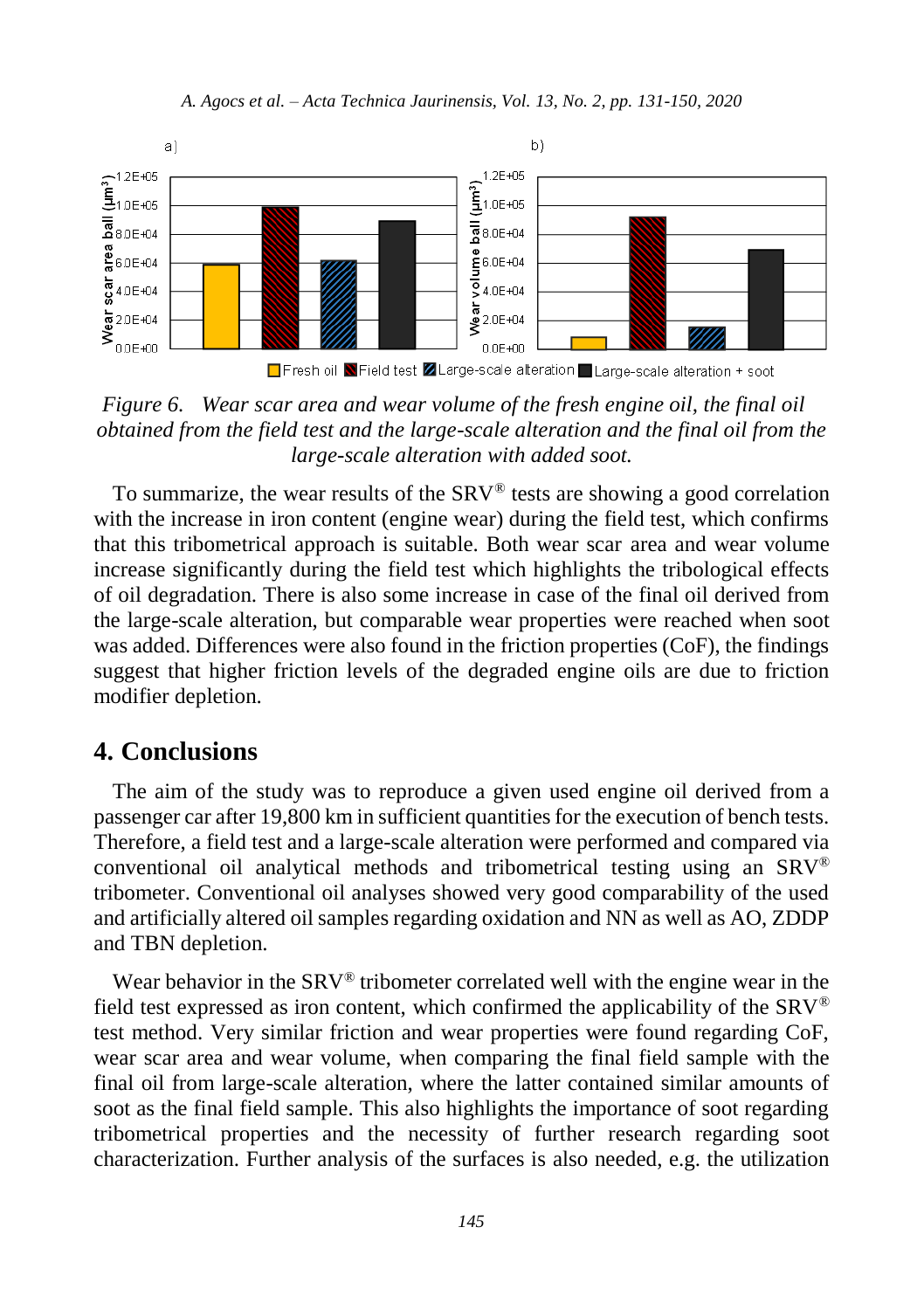of X-Ray photoelectron spectroscopy (XPS), especially in regard of the tribofilm composition to uncover differences depending on the used oil condition.

Overall, very similar final oil conditions were achieved both regarding physicalchemical and tribological properties. The results also show that upon simulating oil degradation in the laboratory, utmost carefulness is to be taken, since degraded engine oils are very complex systems with various crucial properties, which all greatly impact lubrication performance in an ICE. Nevertheless, the artificial reproduction of used engine oils and reaching pre-defined, close-to-reality oil conditions regarding physical-chemical properties, friction and wear behaviour is possible, even in large scales.

In this regard, artificial alteration in the large-scale device can substantially contribute to component or system level testing of engine components by the provision of test oils with a defined degree of degradation via a close-to-reality, reproducible, rapid and cost-effective procedure. Bench and engine tests with such "used" engine oils provide substantial knowledge regarding component or engine performance over lifetime, which would remain hidden if fresh oils were used as the only test oils.

# **Acknowledgement**

The topic presented is based on research projects with support by the Austrian Comet program (project K2 XTribology, no. 849109 and project K2 InTribology, no. 872176) and by the concerned program management institutions, viz the Österreichische Forschungsförderungs-Gesellschaft mbH, on behalf of the Federal Government, as well as by the Government of Niederösterreich, Wien, and Vorarlberg. The work has been carried out within the "Excellence Centre of Tribology" (AC2T research GmbH). The authors would like to thank all co-workers of AC2T research GmbH who were involved in the study: Jasmin Pichler and Michael Abraham for conducting the chemical analysis, Lukas Spiller and Chia-Jui Hsu for carrying out the tribotests and Thomas Wopelka for safe driving, among others.

# **References**

- <span id="page-15-0"></span>[1] International Organization of Motor Vehicle Manufacturers (OICA), World Vehicles in Use (2015) [cited 2020-02-22]. URL *http://www.oica.net/category/vehicles-in-use/*
- <span id="page-15-1"></span>[2] European Automobile Manufacturers' Association (ACEA), ACEA Report – Vehicles in use – Europe 2018 (2018) [cited 2020-02-20].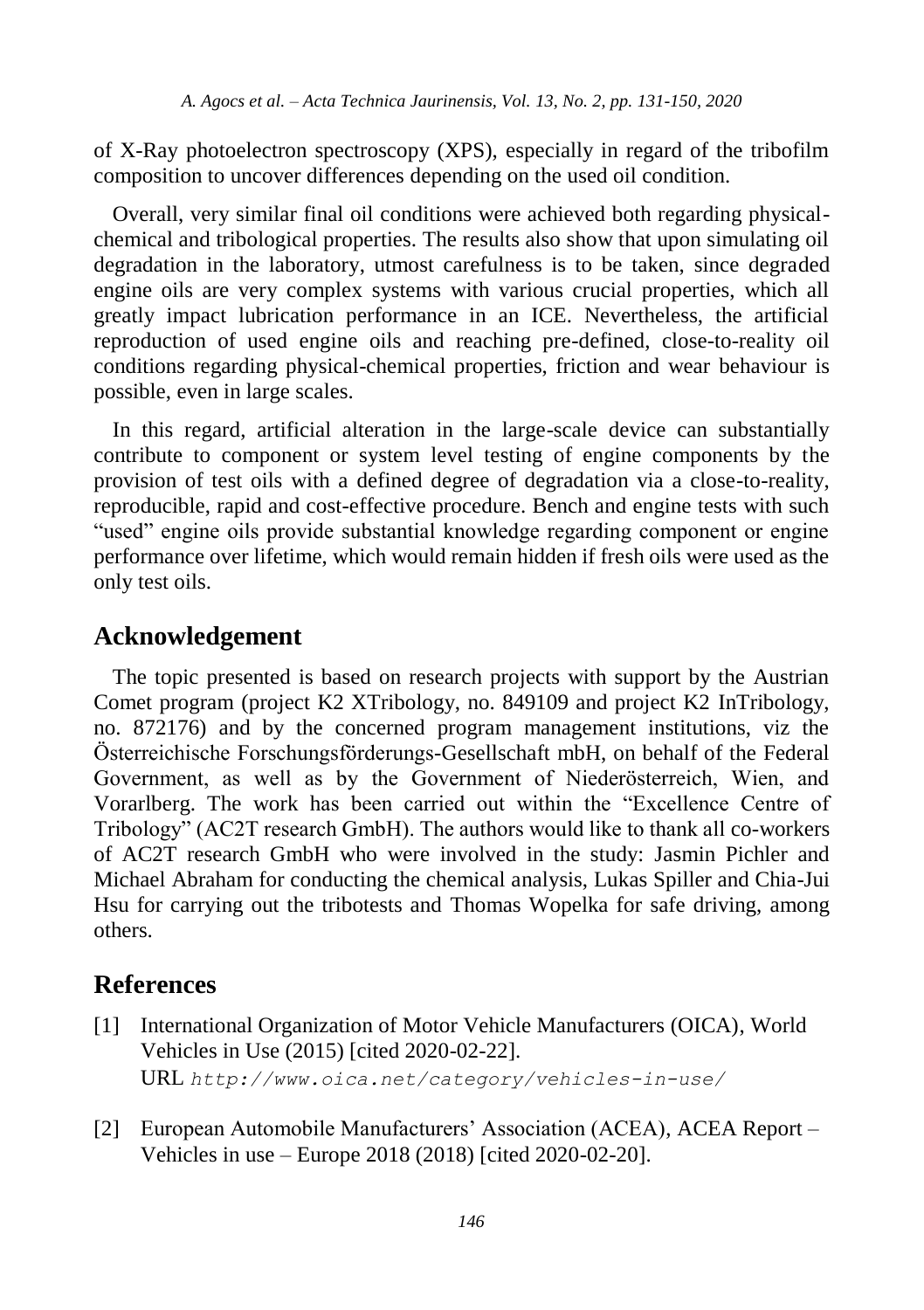URL

*[https://www.acea.be/uploads/statistic\\_documents/ACEA\\_Repo](https://www.acea.be/uploads/statistic_documents/ACEA_Report_Vehicles_in_use-Europe_2018.pdf) [rt\\_Vehicles\\_in\\_use-Europe\\_2018.pdf](https://www.acea.be/uploads/statistic_documents/ACEA_Report_Vehicles_in_use-Europe_2018.pdf)*

<span id="page-16-0"></span>[3] International Organization of Motor Vehicle Manufacturers (OICA), 2018 Production Statistics (2018) [cited 2020-01-30].

URL *[http://www.oica.net/category/production](http://www.oica.net/category/production-statistics/2018-statistics/)[statistics/2018-statistics/](http://www.oica.net/category/production-statistics/2018-statistics/)*

<span id="page-16-1"></span>[4] European Commission, Emissions in the automotive sector (2018) [cited 2020-03-01]. URL *[https://ec.europa.eu/growth/sectors/automotive/](https://ec.europa.eu/growth/sectors/automotive/environment-protection/emissions_en.)*

*[environment-protection/emissions\\_en](https://ec.europa.eu/growth/sectors/automotive/environment-protection/emissions_en.)*

- <span id="page-16-2"></span>[5] Y. Rai, A. Neville, A. Morina, Transient processes of MoS2 tribofilm formation under boundary lubrication, Lubrication Science 28 (2016) pp. 449-471. doi: *<https://doi.org/10.1002/ls.1342>*
- <span id="page-16-3"></span>[6] Riverdale Automotive, What Is the Average Lifespan of a Vehicle Engine? (2017) [cited 2020-01-10]. URL *[https://riverdaleautomotive.com/2017/08/what-is-the](https://riverdaleautomotive.com/2017/08/what-is-the-average-lifespan-of-a-vehicle-engine/)[average-lifespan-of-a-vehicle-engine/](https://riverdaleautomotive.com/2017/08/what-is-the-average-lifespan-of-a-vehicle-engine/)*
- <span id="page-16-4"></span>[7] C. Seyfert, Tribometers, Rotational, for Sliding Wear and Friction, in: T. Mang (Ed.), Encyclopedia of Lubricants and Lubrication, Springer, Berlin Heidelberg, 2014, pp. 2138-2155.
- <span id="page-16-5"></span>[8] M. Repka, N. Dörr et al., Lubricant-surface interactions of polymer-coated engine journal bearings, Tribology International 109 (2017) pp. 519-528. doi: *<https://doi.org/10.1016/j.triboint.2017.01.017>*
- <span id="page-16-6"></span>[9] J. J. Truhan, J. Qu, P. J. Blau, The effect of lubricating oil condition on the friction and wear of piston ring and cylinder liner materials in a reciprocating bench test, Wear 259 (2005) pp.1048-1055. doi: *<https://doi.org/10.1016/j.wear.2005.01.025>*
- <span id="page-16-7"></span>[10] R. Luther, Identification of Lubricants, in: T. Mang (Ed.), Encyclopedia of Lubricants and Lubrication, Springer, Berlin Heidelberg, 2014, pp. 971-976.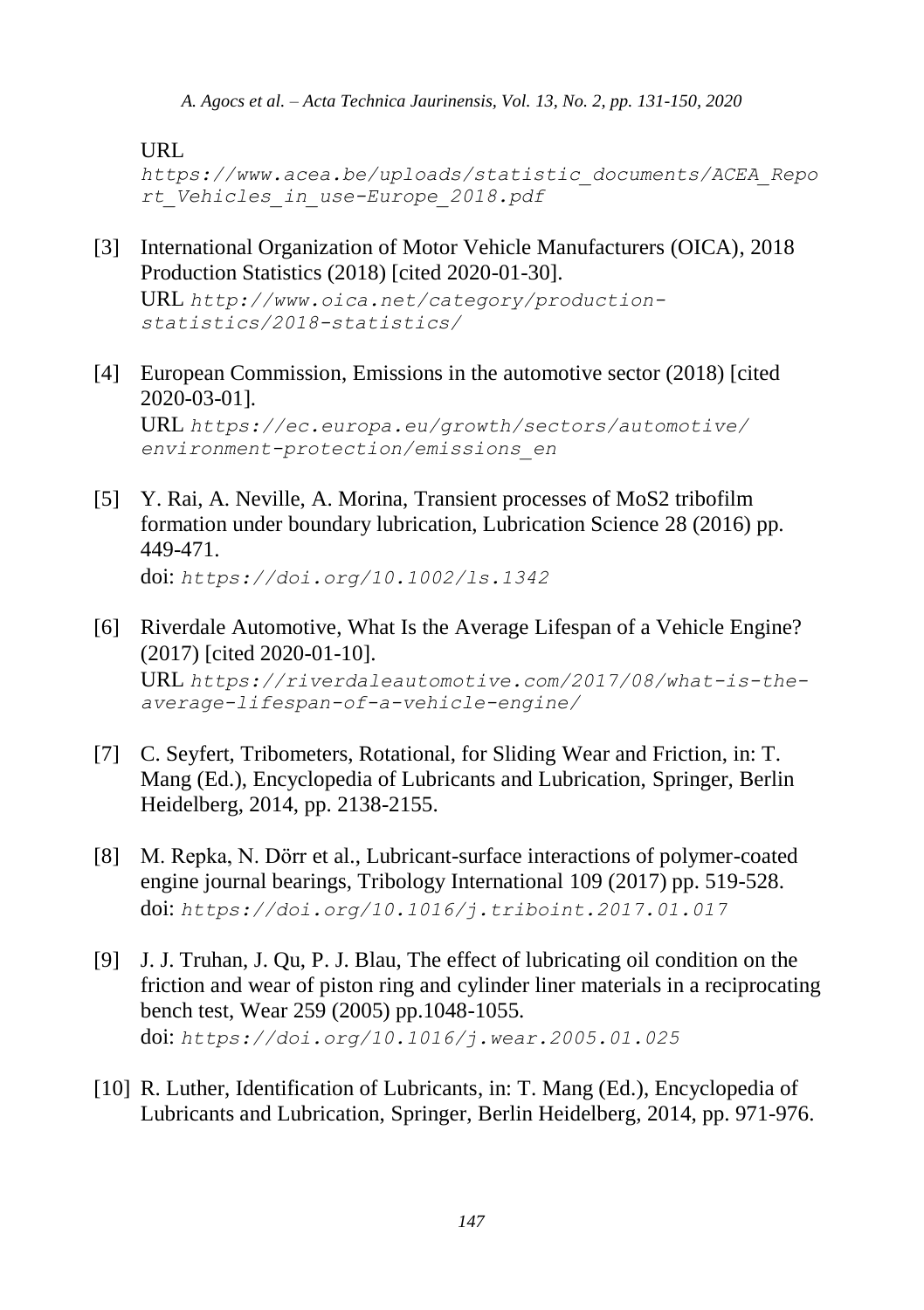<span id="page-17-0"></span>[11] N. Dörr, A. Agocs et al., Engine oils in the field – A comprehensive chemical assessment of engine oil degradation in a passenger car, Tribology Letters 67:68 (2019).

doi: *<https://doi.org/10.1007/s11249-019-1182-7>*

- <span id="page-17-1"></span>[12] M. De Feo, C. Minfray et al., MoDTC friction modifier additive degradation: Correlation between tribological performance and chemical changes, RSC Advances 114 (5) (2015) pp. 93786-93796. doi: *<https://doi.org/10.1039/c5ra15250j>*
- <span id="page-17-2"></span>[13] A. Mujahid, F. L. Dickert, Monitoring automotive oil degradation: Analytical tools and onboard sensing technologies, Analytical and Bioanalytical Chemistry 404 (2012) pp. 1197-1209. doi: *<https://doi.org/10.1007/s00216-012-6186-1>*
- <span id="page-17-3"></span>[14] S. K. Kurre, R. Garg, S. Pandey, A review of biofuel generated contamination, engine oil degradation and engine wear, Biofuels 8 (2017) pp. 273-280. doi: *<https://doi.org/10.1080/17597269.2016.1224291>*
- <span id="page-17-4"></span>[15] H. Schwarze, L. Brouwer et al., Ölalterung und Verschleiß im Ottomotor, MTZ 10 (2008) pp. 878-886.
- <span id="page-17-5"></span>[16] A. Agocs, S. Budnyk et al., Comparing oil condition in diesel and gasoline engines, Industrial Lubrication and Tribology ahead-of-print (2020) pp. ahead-of-print. doi: *<https://doi.org/10.1108/ILT-10-2019-0457>*
- <span id="page-17-6"></span>[17] Oxidation stability of lubricating oils used in automotive transmissions by artificial ageing, CEC L-48-A-00 (2014).
- <span id="page-17-7"></span>[18] C. Besser, A. Agocs et al., Generation of engine oils with defined degree of degradation by means of a large scale artificial alteration method, Tribology International 132 (2019) pp. 39–49. doi: *<https://doi.org/10.1016/j.triboint.2018.12.003>*
- <span id="page-17-8"></span>[19] Kraftstoffe für Kraftfahrzeuge - Unverbleite Ottokraftstoffe - Anforderungen und Prüfverfahren (engl.: Automotive fuels - Unleaded petrol - Requirements and test methods), ÖNORM EN 228 (2017).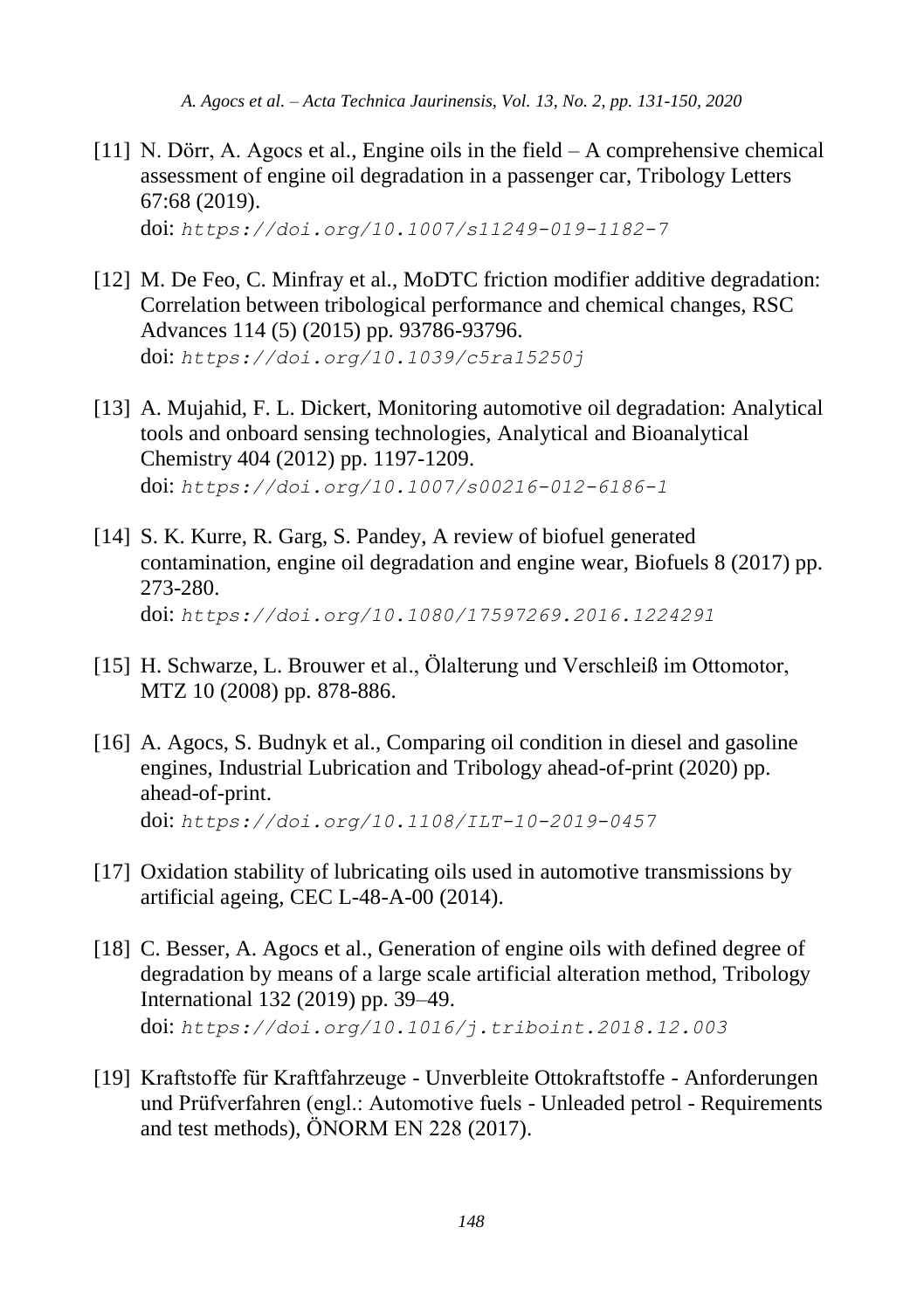- [20] M. Frauscher, A. Agocs et al., Time-Resolved Quantification of Phenolic Antioxidants and Oxidation Products in a Model Fuel by GC-EI-MS/MS, Energy & Fuels ahead-of-print (2020) pp. ahead-of-print. doi: *<https://doi.org/10.1021/acs.energyfuels.9b03483>*
- <span id="page-18-0"></span>[21] Testing of mineral oils; determination of the neutralization number, colourindicator titration, DIN 51558-1:1979-07 (1979).
- <span id="page-18-1"></span>[22] Petroleum products - Determination of base number - Perchloric acid potentiometric titration method, DIN ISO 3771:2011-09 (2011).
- <span id="page-18-2"></span>[23] K. Vyavhare, S. Bagi et al., Impact of diesel engine oil additives-soot interactions on physiochemical, oxidation and wear characteristics of soot, Energy & Fuels 33 (5) (2019) pp. 4515-4530. doi: *<https://doi.org/10.1021/acs.energyfuels.8b03841>*
- <span id="page-18-3"></span>[24] G. Vorlaufer, S. Ilincic et al., Wear Quantification by Comparison of Surface Topography Data, in: Wang Q.J. and Chung Y.-W. (Eds.), Encyclopedia of Tribology, Springer US, Boston, MA, 2013, pp. 4087-4093.
- <span id="page-18-4"></span>[25] G. Vorlaufer, D. Prünner et al., Exctracting wear information from 3D topography data, ÖTG Symposium, November 22 2018, Vienna, Austria.
- <span id="page-18-5"></span>[26] V. J. Gatto, W. E. Moehle et al., Oxidation fundamentals and its application to turbine oil testing, Journal of ASTM International 3 (2006) pp. 1-20. doi: *<https://doi.org/10.1520/JAI13498>*
- <span id="page-18-6"></span>[27] M. Soleimani, L. Dehabadi et al., Chapter 2 – Antioxidants Classification and Applications in Lubricants, in: D. Johnson (Ed.), Tribology, Lubricants and Additives, InTechOpen, London, 2018, pp. 23–42.
- <span id="page-18-7"></span>[28] A. Kassler, E. Pittenauer et al., Development of an accelerated artificial ageing method for the characterization of degradation products of antioxidants in lubricants by mass spectrometry, European Journal of Mass Spectrometry 25 (3) (2018) pp 300-323. doi: *<https://doi.org/10.1177/1469066718811714>*
- <span id="page-18-8"></span>[29] A. Agiral, D. Zalatan, P. Sutor, Understanding total base number measurement, STLE 73th Annual Meeting & Exhibition, May 20–24 2018, Minneapolis, USA.